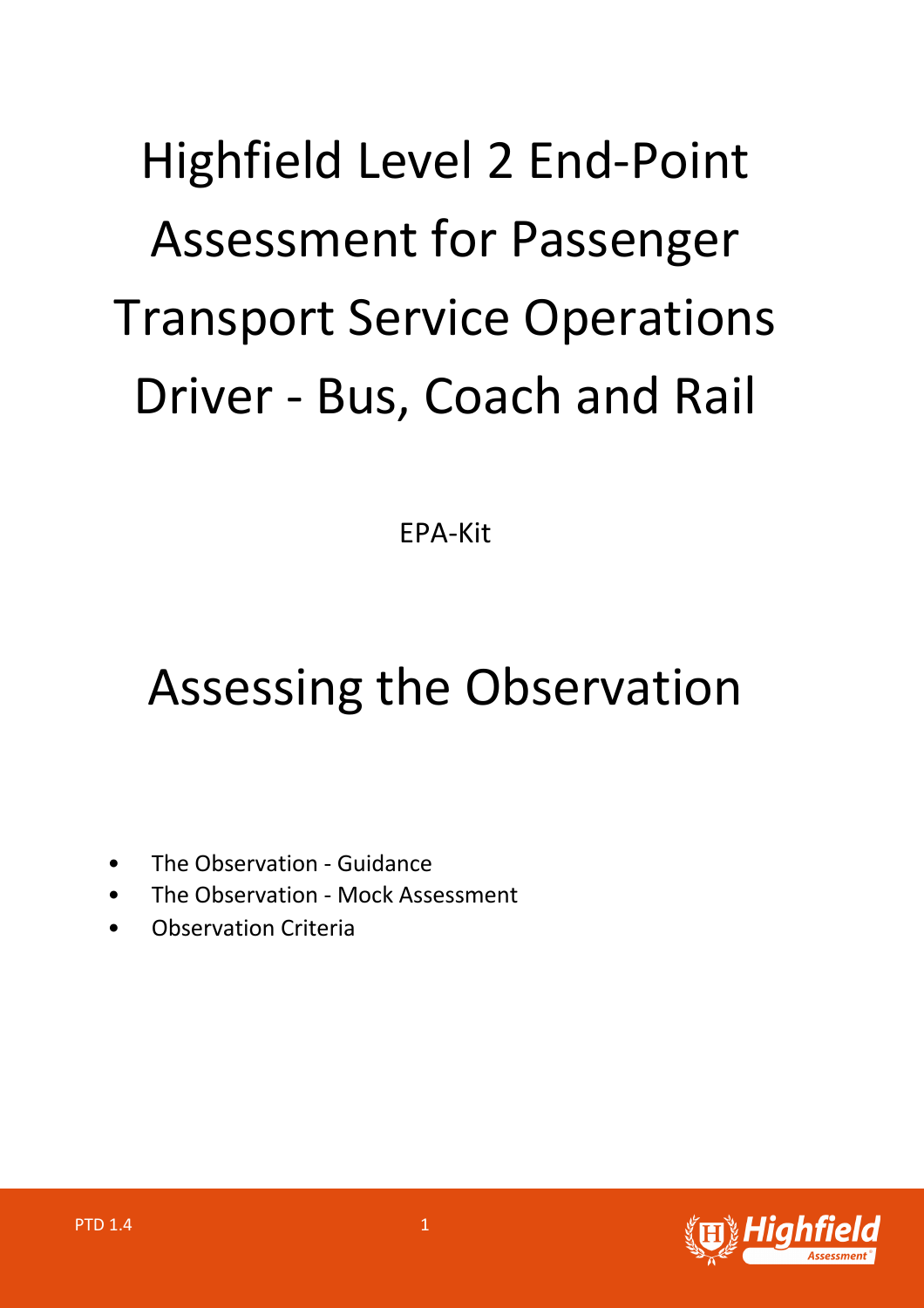The observation will be carried out by the end-point assessor. Highfield will work with individual employers/training providers to ensure that the observation is planned to meet the relevant bus, coach or rail requirements.

The observation can be of real-work activities, or through simulation, provided the end-point assessor is satisfied these sufficiently replicate a realistic working environment. If part of the observation is through simulation, away from the apprentice's normal working area, it is possible for the time to be paused between the two sections. However, the observation must be completed over a single day.

The observation should cover key activities, which include:

- starting or finishing a service (e.g. bringing a vehicle in and out of service, handing a vehicle over to another driver)
- operating the vehicle
- interacting with passengers and/or colleagues

Although the assessment criteria do not specifically cover the operation of a vehicle, the apprentice is still expected to operate the vehicle correctly and safely in order to pass the observation.

Due to the safety critical role of a driver, the end-point assessor will remain passive during the observation, but what they observe will inform the professional review. The end-point assessor will be responsible for ensuring there are measures in place to stop the observation, if the apprentice is deemed to be operating the vehicle unsafely.

The observation will be 1 hour.

## **Essential Coverage**

If these knowledge, skills and behaviour criteria are not explicitly evident during the observation then the end-point assessor will ask questions regarding them during the professional review. These questions will be based on what has been observed and will explore how the apprentice would have dealt with hypothetical situations had they arisen.

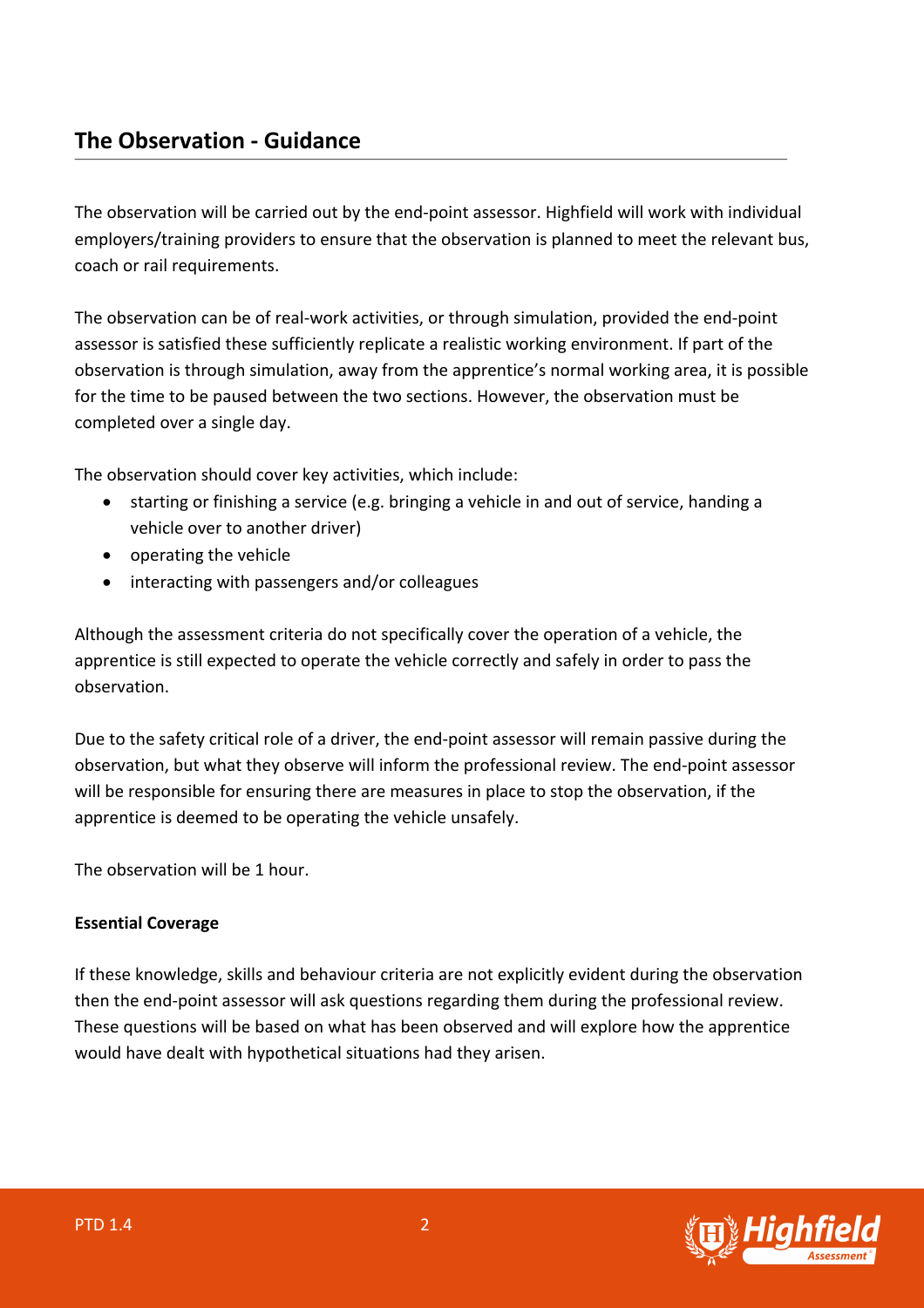# **The Observation - Mock Assessment**

It is the employer/training provider's responsibility to prepare apprentices for their end-point assessment, and Highfield recommend that the apprentice experiences a mock observation in preparation for the real thing. The most appropriate form of mock assessment will depend on the apprentice's setting and the resources available at the time. In designing a mock assessment, the employer/training provider should include the following elements in its planning:

- the mock observation should take place in a real workplace, or a realistic simulation if the real workplace does not present all the required assessment opportunities
- the participation of other personnel to play the parts of customers and team members:
	- $\circ$  it is strongly recommended that the mock observation has been practised beforehand and all personnel involved are properly briefed on their roles
- a 1-hour time slot should be available for the complete observation, if it is intended to be a complete mock observation covering all relevant standards. However, this time may be split up to allow for progressive learning
- consider a video recording of the mock assessment, and allow it to be observed by other apprentices, especially if it is not practicable for the employer/training provider to carry out a separate mock assessment with each apprentice
- ensure that the apprentice's performance is assessed by a competent trainer/assessor, and that feedback is shared with the apprentice to complete the learning experience. The mock assessment sheets later in this guide may be used for this purpose.

## **Example mock assessment - bus/coach pathway**

- Receive fees and issue tickets using appropriate systems (approx. 10 mins)
- Welcome customers, direct and assist as appropriate, providing an excellent service (approx. 10 mins)
- Operate the bus/coach (approx. 40 mins)

## **Example mock assessment - rail pathway**

- Prepare a train to bring into service (10-15 mins)
- Provide excellent service to customers (approx. 5 mins)
- Operate the train (approx. 40 mins)

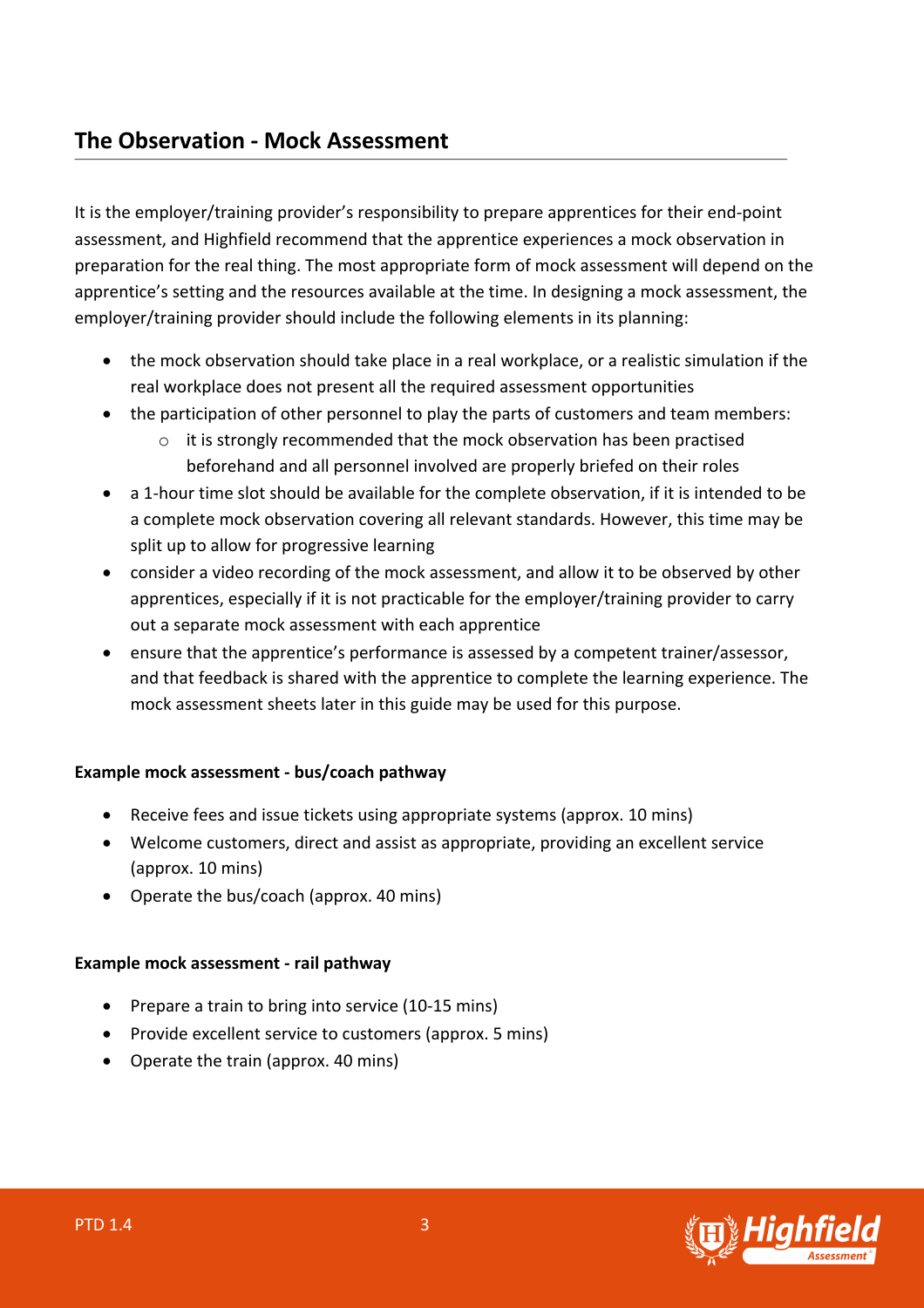During the observation, which will last for 1 hour, the following standards should be evidenced. Apprentices should prepare for the observation by considering how the criteria can be met.

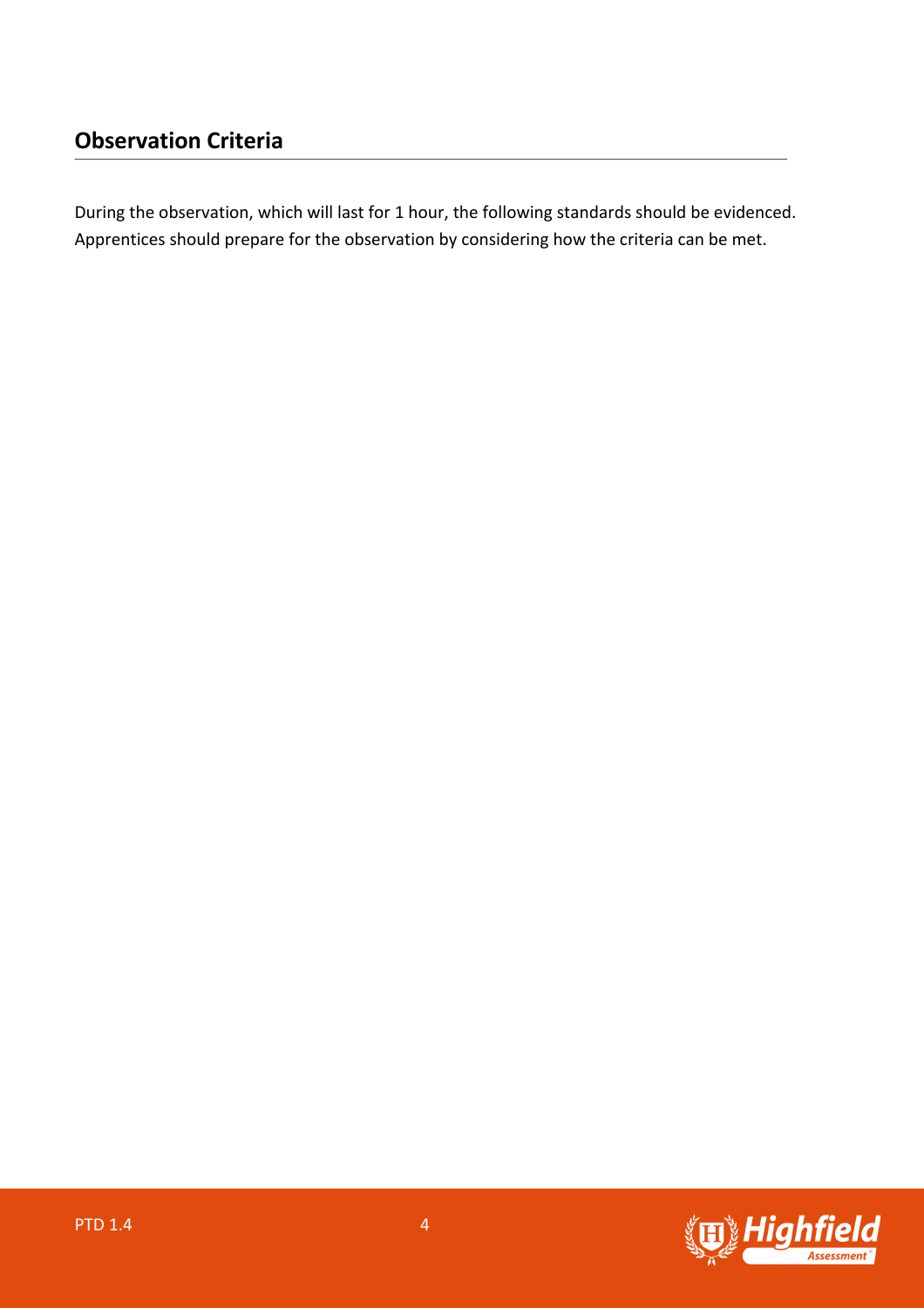| <b>Core Knowledge</b> |                                                        |                                                                             |
|-----------------------|--------------------------------------------------------|-----------------------------------------------------------------------------|
| Reference             | Requirement                                            | <b>Indicative Assessment Criteria</b>                                       |
| K1                    | Understand the diverse range of customers within the   | K1.1 Describe the services available within the commercial transport        |
|                       | transport services industry, their needs, rights and   | sector                                                                      |
|                       | expectations and how to provide an excellent service   |                                                                             |
|                       | that promotes the transport industry                   | K1.2 Identify the range of customers using transport services               |
|                       |                                                        |                                                                             |
|                       |                                                        | K1.3 Identify customer needs, rights and expectations                       |
|                       |                                                        |                                                                             |
|                       |                                                        | K1.4 Describe how to provide an excellent service that promotes the         |
|                       |                                                        | industry                                                                    |
| K <sub>2</sub>        | Know the preparation, tests and checks required to     | K2.1 Identify different vehicle types, features, systems and equipment      |
|                       | ensure a vehicle is brought into service safely and on |                                                                             |
|                       | time                                                   | K2.2 Describe driver responsibilities and actions to minimise delays and to |
|                       |                                                        | ensure a safe and secure journey                                            |
|                       |                                                        |                                                                             |
|                       |                                                        | K2.3 Describe routine checks required to ensure a vehicle is brought into   |
|                       |                                                        | service safely and on time                                                  |

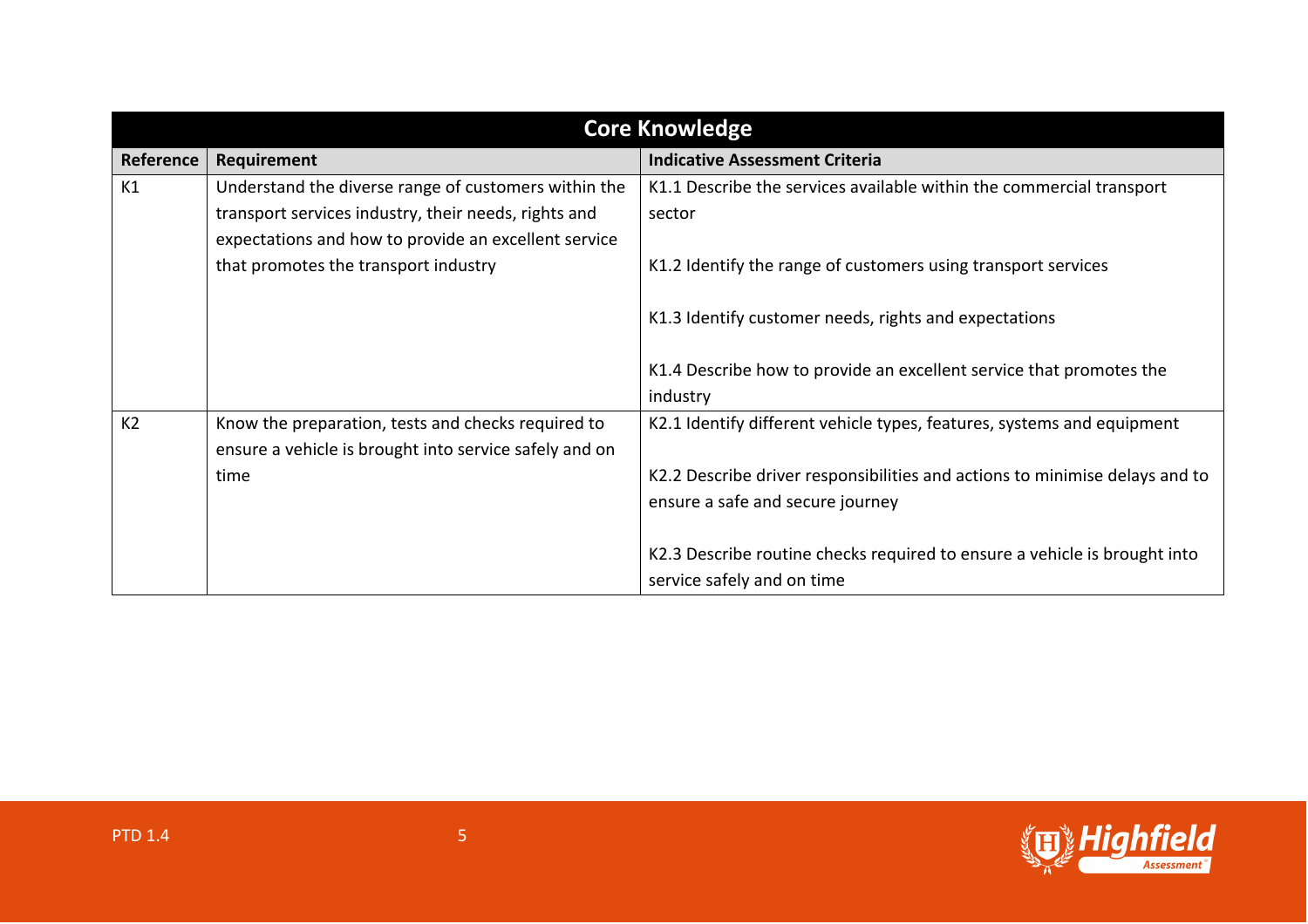| <b>Core Skills and Competence</b> |                                                       |                                                                          |
|-----------------------------------|-------------------------------------------------------|--------------------------------------------------------------------------|
| Reference                         | Requirement                                           | <b>Indicative Assessment Criteria</b>                                    |
| S <sub>1</sub>                    | Complete the required tests, checks and observations  | S1.1 Prepare and organise work to ensure it can be undertaken in a safe  |
|                                   | prior to commencing the journey to ensure the vehicle | and efficient manner                                                     |
|                                   | is safe, meets the standards required and the correct |                                                                          |
|                                   | documentation is in place                             | S1.2 Carry out approved safety checks, both inside and outside the       |
|                                   |                                                       | vehicle, and on associated equipment to ensure it is fit for use         |
|                                   |                                                       |                                                                          |
|                                   |                                                       | S1.3 Report defects to the vehicle or equipment in line with             |
|                                   |                                                       | organisational procedures                                                |
|                                   |                                                       |                                                                          |
|                                   |                                                       | S1.4 Complete all the necessary documents related to journeys and pass   |
|                                   |                                                       | them to the correct person (where applicable)                            |
|                                   |                                                       |                                                                          |
|                                   |                                                       | S1.5 Confirm the vehicle's service or defect record is current and meets |
|                                   |                                                       | approved requirements (where applicable)                                 |
|                                   |                                                       |                                                                          |
|                                   |                                                       | S1.6 Report all issues and concerns and obtain another vehicle if        |
|                                   |                                                       | necessary                                                                |

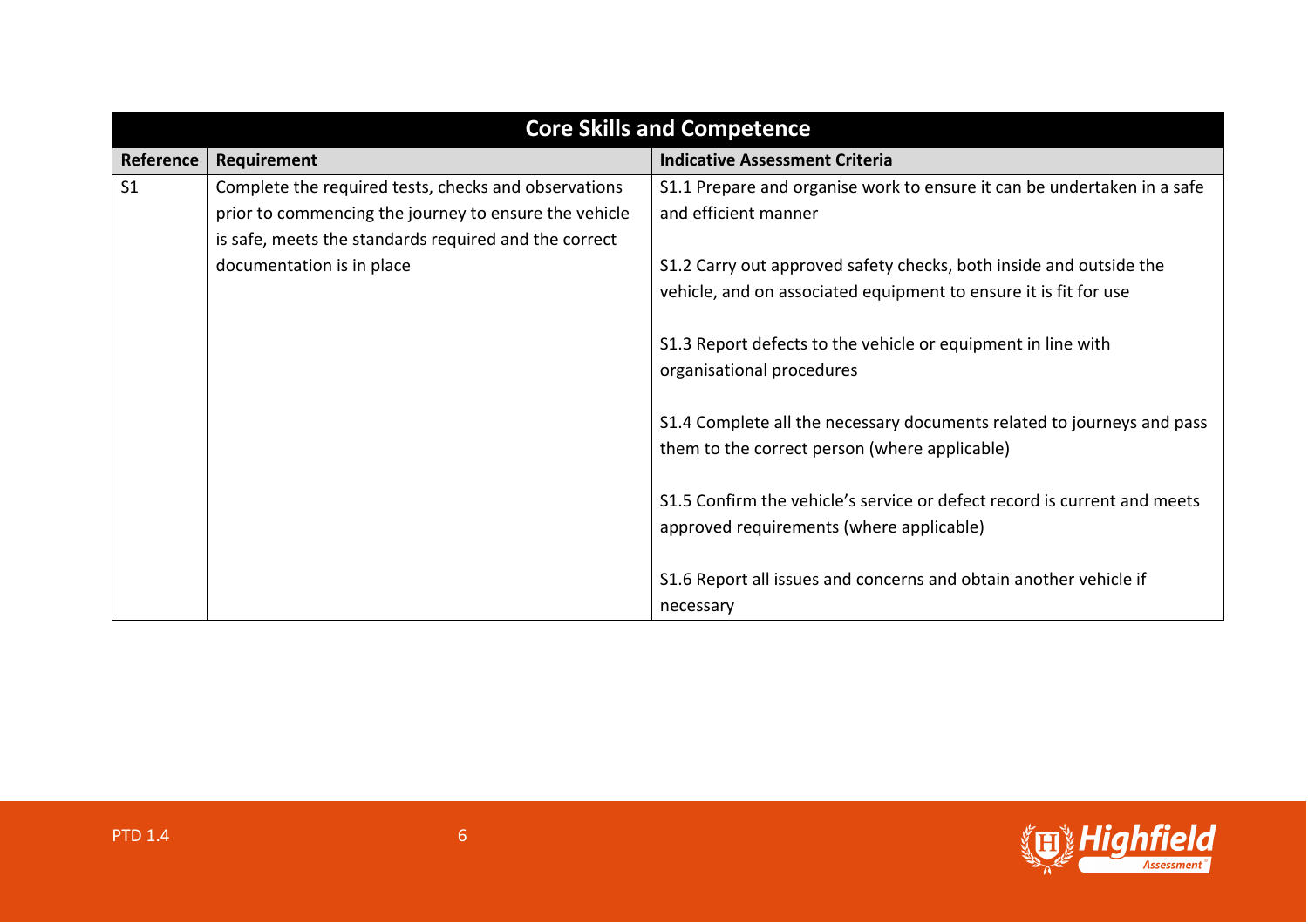| <b>Behaviours</b> |                                                                                                             |                                                                                                      |
|-------------------|-------------------------------------------------------------------------------------------------------------|------------------------------------------------------------------------------------------------------|
| Reference         | Requirement                                                                                                 | <b>Indicative Assessment Criteria</b>                                                                |
| <b>B1</b>         | Be approachable and friendly at all times                                                                   | B1.1 Establish a rapport with the customer                                                           |
|                   |                                                                                                             | B1.2 Welcome passengers and be approachable                                                          |
| B <sub>2</sub>    | Act as a good listener, respectful of others' beliefs and<br>personal circumstances                         | B2.1 Use active listening techniques                                                                 |
|                   |                                                                                                             | B2.2 Show respect to beliefs and personal circumstances of others                                    |
| <b>B3</b>         | Be conscientious of risks impacting on passenger safety<br>and remain calm under pressure when issues occur | B3.1 Report hazardous situations in line with organisational procedures                              |
|                   |                                                                                                             | B3.2 Warn others when hazardous situations arise, while remaining calm                               |
| <b>B4</b>         | Be confident of their role regarding passenger safety<br>and organised in its delivery                      | B4.1 Show confidence in the safety of your passengers, yourself and<br>others                        |
|                   |                                                                                                             | B4.2 Plan and organise, so you are prepared and safe                                                 |
| <b>B5</b>         | Be passionate about providing quality passenger<br>services and a role model to colleagues                  | B5.1 Describe how interpersonal skills can create a positive impression of<br>the transport industry |
| <b>B6</b>         | Pay attention to detail and take pride in providing a<br>quality service                                    | B6.1 Demonstrate attention to detail which leads to quality                                          |

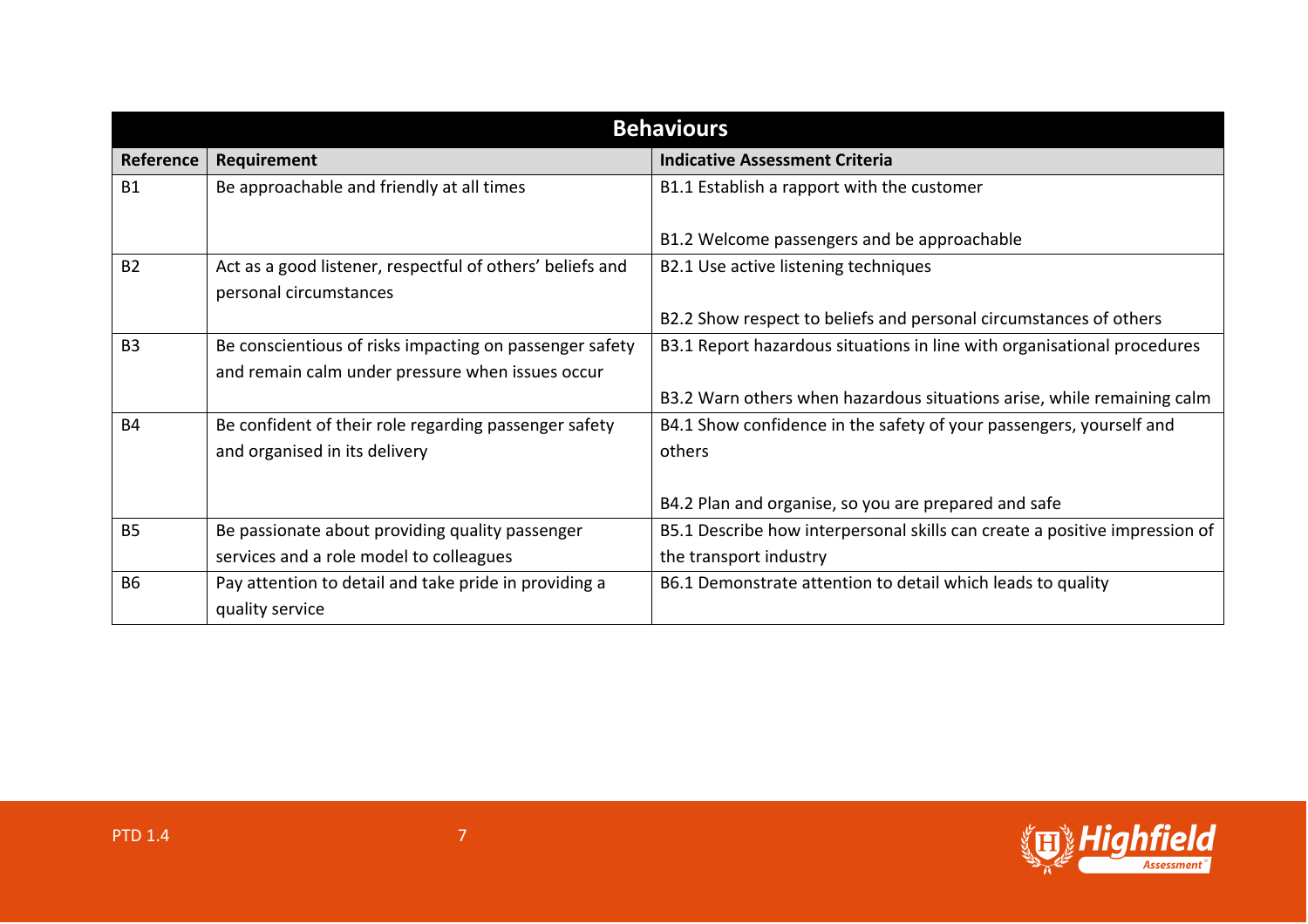| <b>Specific Bus Requirements</b> |                                                            |                                                                            |
|----------------------------------|------------------------------------------------------------|----------------------------------------------------------------------------|
| Reference                        | Requirement                                                | <b>Indicative Assessment Criteria</b>                                      |
| SB1                              | Receive fares and issue tickets, receipts or passes, using | SB1.1 Confirm that the equipment used for issuing and/or processing        |
|                                  | the appropriate systems and equipment, recording           | tickets is in working order                                                |
|                                  | transactions and dealing with errors                       |                                                                            |
|                                  |                                                            | SB1.2 Issue tickets, and confirm that prepaid tickets and passes are valid |
|                                  |                                                            | for the journey                                                            |
|                                  |                                                            |                                                                            |
|                                  |                                                            | SB1.3 Deal with any problems in line with organisational procedures        |
|                                  |                                                            |                                                                            |
|                                  |                                                            | SB1.4 Store all payments in an approved place in line with organisational  |
|                                  |                                                            | guidelines                                                                 |
|                                  |                                                            | SB1.5 Recognise and report when tickets or passes have been misused        |
|                                  |                                                            | and when passengers have not paid fares, in line with organisational       |
|                                  |                                                            | procedures                                                                 |
|                                  |                                                            |                                                                            |
|                                  |                                                            | SB1.6 Follow any concessionary fare schemes in line with organisational    |
|                                  |                                                            | procedures                                                                 |
| SB <sub>2</sub>                  | Welcome customers in a polite and reassuring manner,       | SB2.1 Acknowledge customers promptly and politely, and speak to them       |
|                                  | directing and assisting as appropriate and provide         | in a way that promotes confidence in the organisation                      |
|                                  | information relating to timetables, delays and on-board    |                                                                            |
|                                  | services                                                   | SB2.2 Give customers information on timetabling and services               |
|                                  |                                                            |                                                                            |
|                                  |                                                            | SB2.3 Keep customers up to date with information on delays                 |

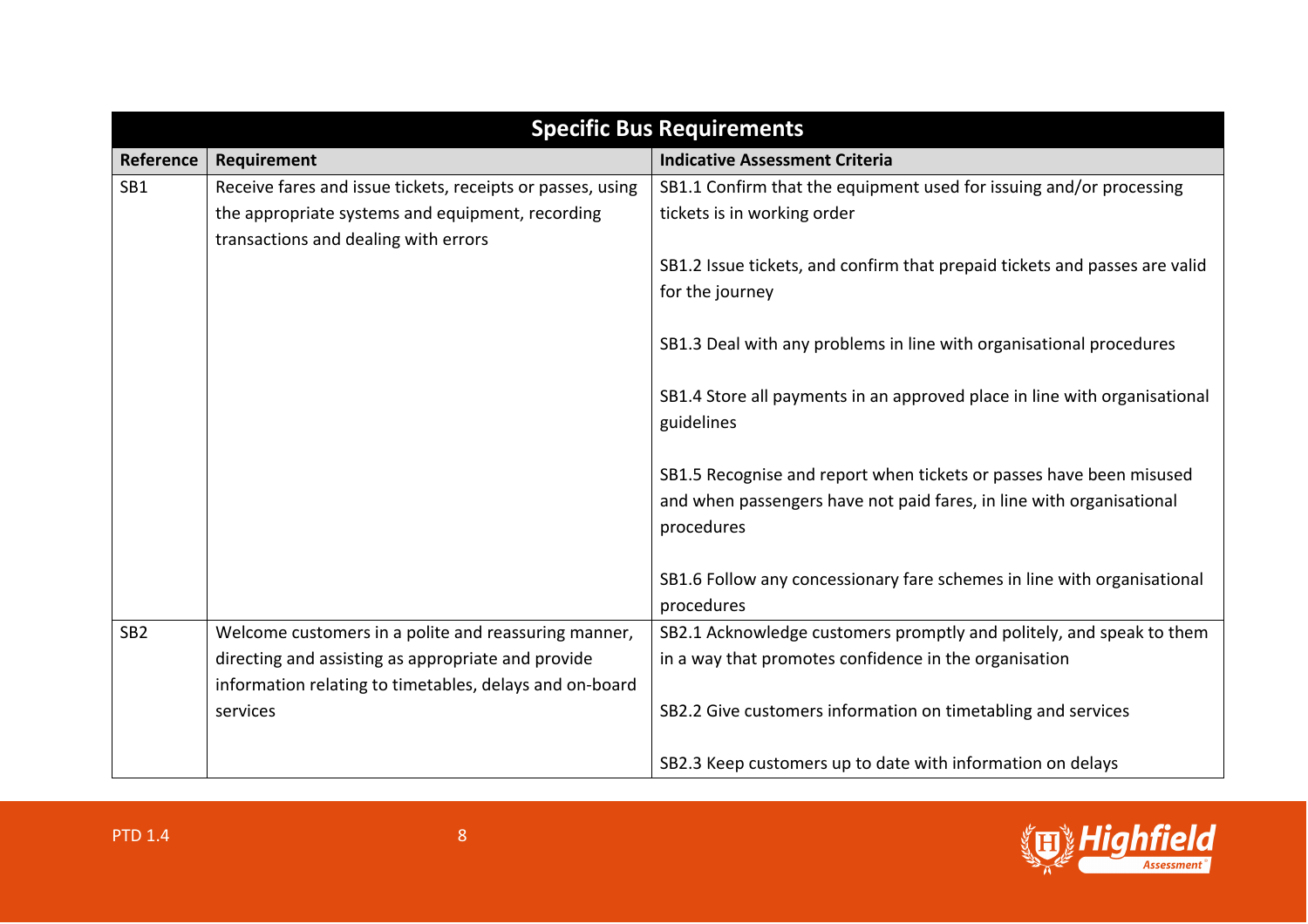| <b>Specific Coach Requirements</b> |                                                            |                                                                            |
|------------------------------------|------------------------------------------------------------|----------------------------------------------------------------------------|
| Reference                          | Requirement                                                | <b>Indicative Assessment Criteria</b>                                      |
| SC <sub>1</sub>                    | Receive fares and issue tickets, receipts or passes, using | SC1.1 Confirm that the equipment used for issuing and/or processing        |
|                                    | the appropriate systems and equipment, recording           | tickets is in working order                                                |
|                                    | transactions and dealing with errors                       |                                                                            |
|                                    |                                                            | SC1.2 Issue tickets, and confirm that prepaid tickets and passes are valid |
|                                    |                                                            | for the journey                                                            |
|                                    |                                                            |                                                                            |
|                                    |                                                            | SC1.3 Deal with any problems in line with organisational procedures        |
|                                    |                                                            |                                                                            |
|                                    |                                                            | SC1.4 Store all payments in an approved place in line with organisational  |
|                                    |                                                            | guidelines                                                                 |
|                                    |                                                            |                                                                            |
|                                    |                                                            | SC1.5 Recognise and report when tickets or passes have been misused        |
|                                    |                                                            | and when passengers have not paid fares, in line with organisational       |
|                                    |                                                            | procedures                                                                 |
|                                    |                                                            | SC1.6 Follow any concessionary fare schemes in line with organisational    |
|                                    |                                                            | procedures                                                                 |
| SC <sub>2</sub>                    | Welcome customers in a polite and reassuring manner,       | SC2.1 Acknowledge customers promptly and politely, and speak to them       |
|                                    | directing and assisting as appropriately and provide       | in a way that promotes confidence in the organisation                      |
|                                    | information relating to timetables, delays and on-board    |                                                                            |
|                                    | services                                                   | SC2.2 Give customers information on timetabling and services               |
|                                    |                                                            |                                                                            |
|                                    |                                                            | SC2.3 Keep customers up to date with information on delays                 |

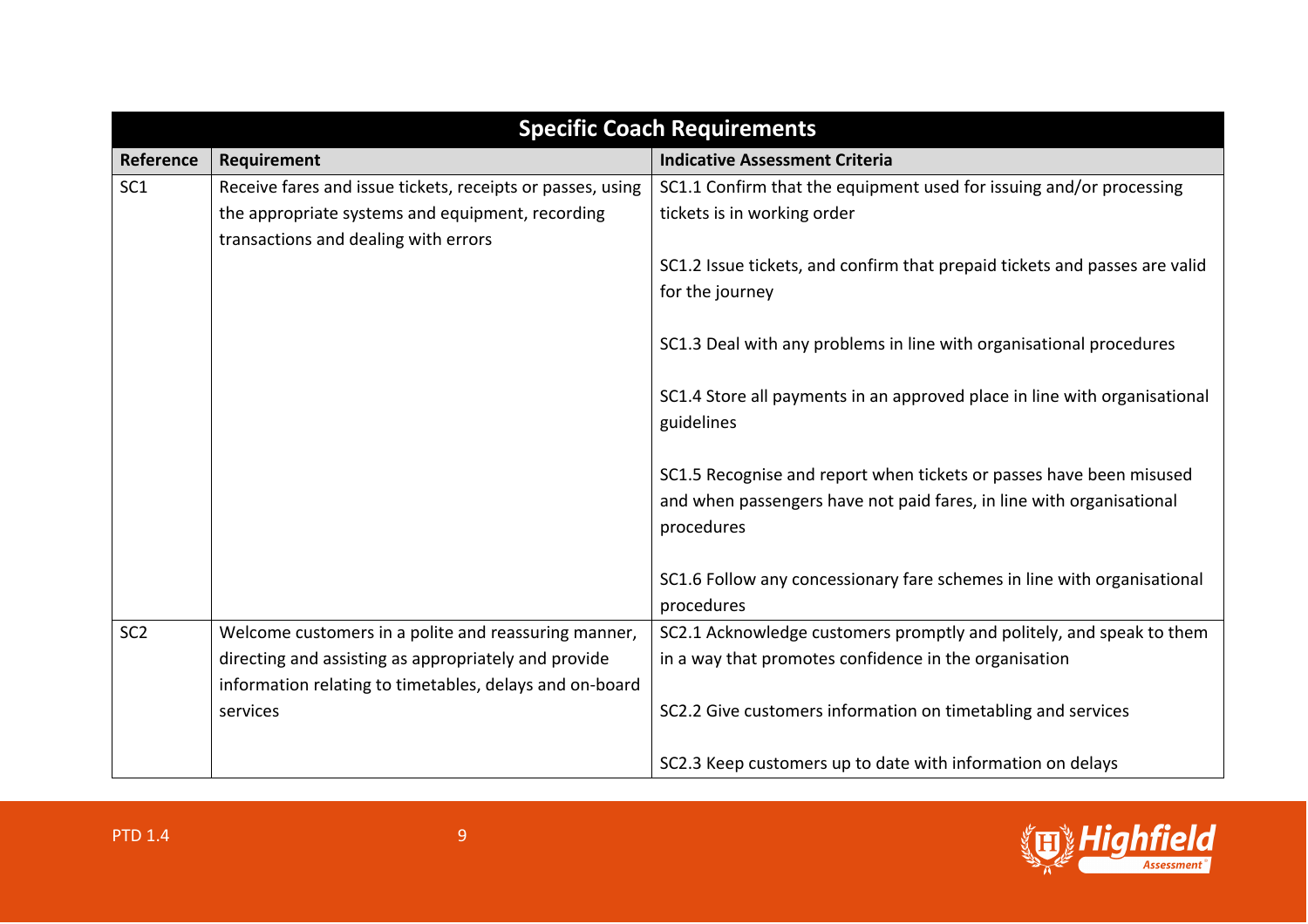| SC <sub>3</sub> | Comply with the statutory requirements for the      | SC3.1 Keep informed of the statutory requirement for the country you |
|-----------------|-----------------------------------------------------|----------------------------------------------------------------------|
|                 | country you are driving in when operating a vehicle | are driving in when operating your vehicle                           |
|                 |                                                     |                                                                      |
|                 |                                                     | SC3.2 Ensure you comply with the statutory requirements when driving |
|                 |                                                     | your vehicle                                                         |

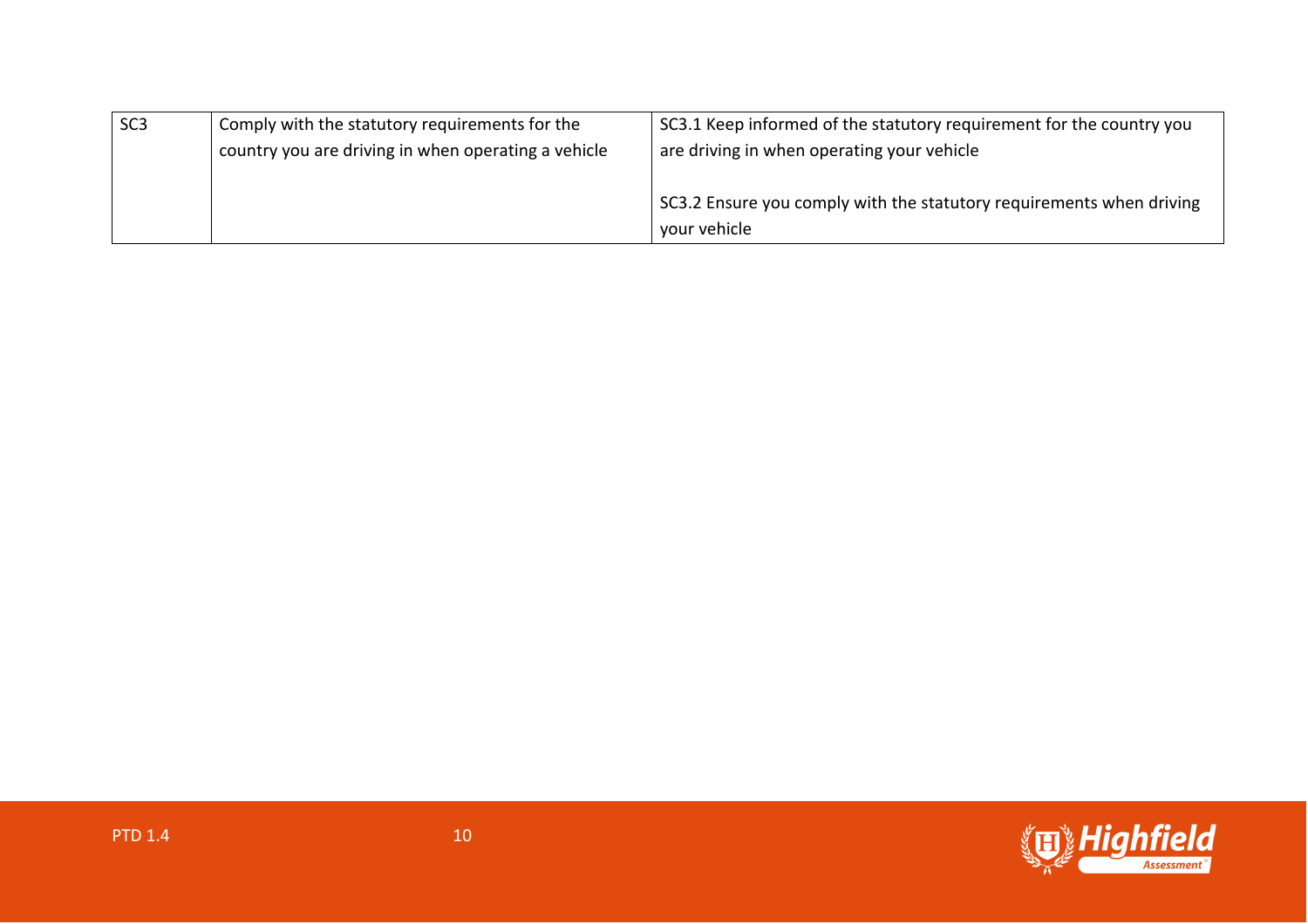| <b>Specific Rail Requirements</b> |                                                                                                  |                                                                               |
|-----------------------------------|--------------------------------------------------------------------------------------------------|-------------------------------------------------------------------------------|
| Reference                         | Requirement                                                                                      | <b>Indicative Assessment Criteria</b>                                         |
| SR1                               | Follow the safe working practices when operating a<br>train to minimise risk on or near the line | SR1.1 Drive to conditions in an appropriate manner                            |
|                                   |                                                                                                  | SR1.2 Carries out appropriate safety checks as described in company           |
|                                   |                                                                                                  | instructions                                                                  |
|                                   |                                                                                                  | SR1.3 Evaluate the braking capability of the train                            |
|                                   |                                                                                                  | SR1.4 Drive the train safely in degraded situations                           |
| SR <sub>2</sub>                   | Follow the safe working practices when on foot, to<br>minimise risk on or near the line          | SR2.1 Comply with safe working practices when on foot                         |
|                                   |                                                                                                  | SR2.2 Uses the correct walking routes when approaching and exiting a<br>train |
|                                   |                                                                                                  | SR2.3 Able to understand and interpret signage near the line                  |
|                                   |                                                                                                  | SR2.4 Abide by regulations set out by PTS (Personal Track Safety)             |
| SR <sub>3</sub>                   | Be able to monitor and maintain your train's progress                                            | SR3.1 Able to read a schedule card correctly                                  |
|                                   | against an operating schedule                                                                    |                                                                               |
|                                   |                                                                                                  | SR3.2 Arrive at the train in good time                                        |